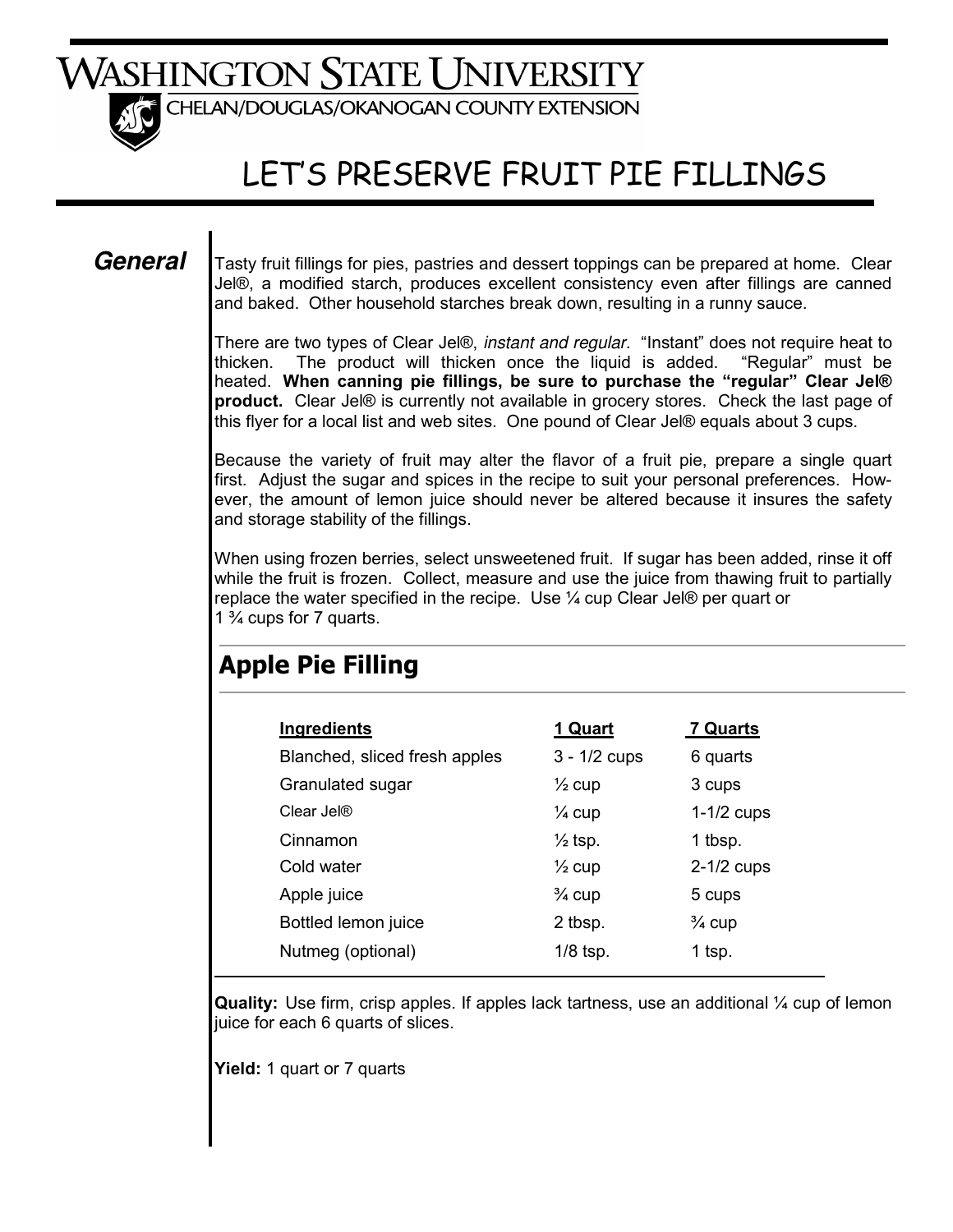**Procedure:** Wash, peel and core apples. Prepare slices 1/2-inch wide and place in water containing 1 teaspoon of ascorbic acid crystals or six, 500-mg vitamin C tablets or a commercial product in 1 gallon of water to prevent browning. Remove from the anti-darkening solution and drain well. To blanch the fruit, place 6 cups of apple slices at a time in 1 gallon of boiling water. Boil each batch 1 minute after the water returns to a boil. Drain and keep heated fruit in a covered bowl or pot. Combine sugar, Clear Jel® and cinnamon in a large kettle with water and apple juice. Stir and cook on medium-high heat until mixture thickens and begins to bubble. Add lemon juice and boil 1 minute, stirring constantly. Fold in drained apple slices, immediately fill jars with mixture, leaving 1-inch headspace. Adjust lids and process immediately.

### **Recommended processing time for Apple Pie Filling in a BOILING-WATER canner:**

|                  |                    | <b>Process Time at Altitudes of:</b> |                        |                        |
|------------------|--------------------|--------------------------------------|------------------------|------------------------|
| Style of<br>Pack | Jar Size           | 1,000 ft.                            | $1,001 -$<br>3,000 ft. | $3,001 -$<br>6,000 ft. |
| Hot              | Pints or<br>Quarts | 25 min.                              | 30 min                 | 35 min                 |

### **Blueberry Pie Filling**

| Ingredients                 | 1 Quart                    | <b>7 Quarts</b> |
|-----------------------------|----------------------------|-----------------|
| Fresh or thawed blueberries | $3-1/2$ cups               | 6 quarts        |
| Granulated sugar            | $\frac{3}{4}$ cup +2 tbsp. | 6 cups          |
| Clear Jel <sup>®</sup>      | $1/4$ cup + 1 tbsp.        | $2-1/4$ cups    |
| Cold water                  | 1 cup                      | 7 cups          |
| Bottled lemon juice         | 3 tbsp.                    | $1/2$ cups      |

**Quality:** Select fresh, ripe and firm blueberries. Unsweetened frozen blueberries may be used. If sugar has been added, rinse it off while fruit is still frozen. Collect, measure and use the juice from thawing fruit to partially replace the water specified in the recipe.

**Yield:** 1 quart or 7 quarts

**Procedure:** Wash and drain fresh blueberries. For fresh fruit, place 6 cups at a time in 1 gallon boiling water. Boil each batch 1 minute after the water returns to a boil. Drain and keep heated fruit in a covered bowl or pot. Combine sugar and Clear Jel® in a large kettle, and add water. Cook on medium-high heat until mixture thickens and begins to bubble. Add lemon juice and boil 1 minute, stirring constantly. Fold in drained berries, immediately fill jars with mixture, leaving 1-inch headspace. Adjust lids and process immediately.

### **Recommended process time for Blueberry Pie Filling in a BOILING-WATER canner**:

|                  |                    | Process Time at Altitudes of: |                        |                        |
|------------------|--------------------|-------------------------------|------------------------|------------------------|
| Style of<br>Pack | Jar Size           | 0-<br>1000 ft.                | $1,001 -$<br>3,000 ft. | $3,001 -$<br>6,000 ft. |
| Hot              | Pints or<br>Quarts | 30 min.                       | 35 min.                | 40 min.                |

### **Process Time at Altitudes of:**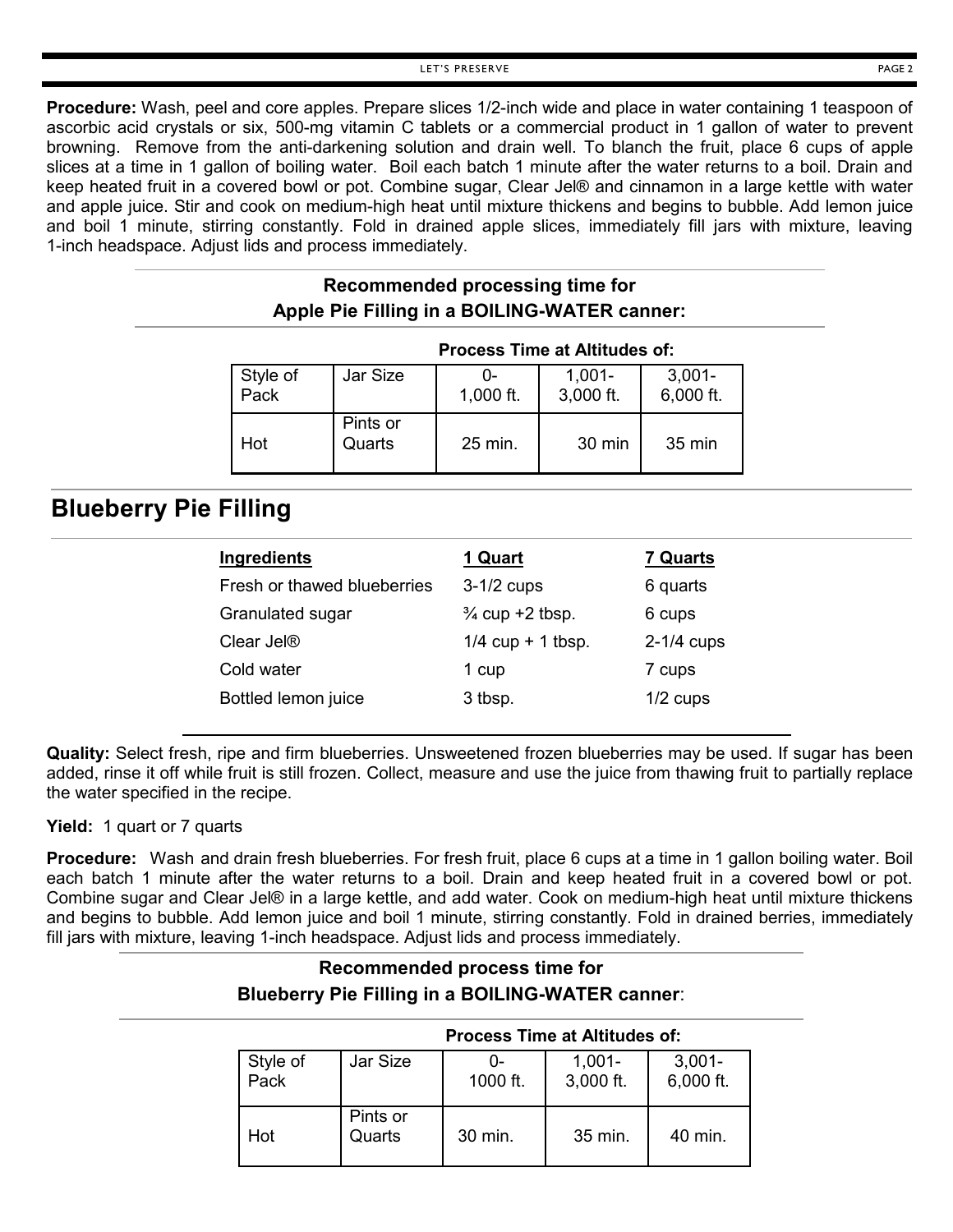## **Cherry Pie Filling**

| Ingredients                   | 1 Quart             | <b>7 Quarts</b>   |
|-------------------------------|---------------------|-------------------|
| Fresh or thawed sour cherries | $3-1/3$ cups        | 6 quarts          |
| Granulated sugar              | 1 cup               | 7 cups            |
| Clear Jel <sup>®</sup>        | $1/4$ cup + 1 tbsp. | $1-3/4$ cups      |
| Cold water                    | $1-1/3$ cups        | $9-1/3$ cups      |
| Bottled lemon juice           | 1 tbsp. $+$ 1 tsp.  | $\frac{1}{2}$ cup |
| Cinnamon (optional)           | $1/8$ tsp.          | 1 tsp.            |
| Almond extract (optional)     | $\frac{1}{4}$ tsp.  | 2 tsp.            |

**Quality:** Select fresh, very ripe and firm cherries. Unsweetened frozen cherries may be used. If sugar has been added, rinse it off while the fruit is still frozen. Collect, measure and use the juice from thawing fruit to partially replace the water specified in the recipe. Use 1/4 cup Clear Jel® per quart or 1 3/4 cups for 7 quarts.

**Yield:** 1 quart or 7 quarts

**Procedure:** Rinse and pit fresh cherries. To prevent stem end browning, hold pitted cherries in water containing 1 teaspoon of ascorbic acid crystals or six, 500-mg vitamin C tablets or a commercial product in 1 gallon of water. For fresh fruit, place 6 cups at a time in 1 gallon boiling water. Boil each batch 1 minute after the water returns to a boil. Drain and keep heated fruit in a covered bowl or pot. Combine sugar and Clear Jel® in a large kettle and add water. If desired, add cinnamon and almond extract. Stir mixture and cook over medium-high heat until mixture thickens and begins to bubble. Add lemon juice and boil 1 minute, stirring constantly. Fold in drained cherries, immediately fill jars with mixture, leaving 1-inch headspace. Adjust lids and process immediately.

### **Recommended process time for Cherry Pie Filling in a BOILING-WATER canner:**

**Process Time at Altitudes of :** 

|                  |                    |                   | FIULESS TIME ALAMINUTS UP. |                       |
|------------------|--------------------|-------------------|----------------------------|-----------------------|
| Style of<br>Pack | Jar Size           | 0-<br>$1,000$ ft. | $1,001 -$<br>3,000 ft.     | $3,001 -$<br>6000 ft. |
| Hot              | Pints or<br>Quarts | 30 min.           | 35 min.                    | 40 min.               |

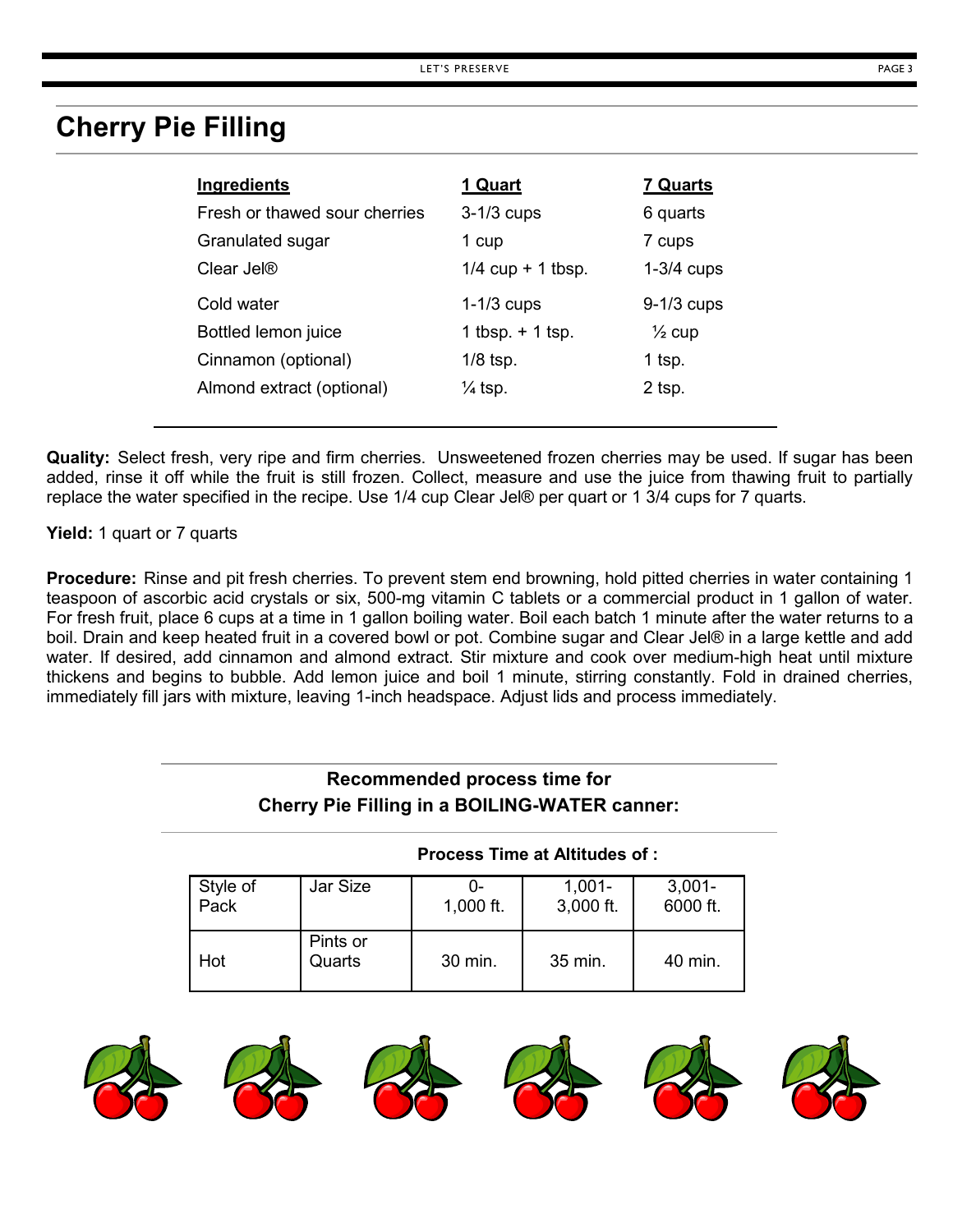### **Peach Pie Filling**

| Ingredients               | 1 Quart                   | <b>7 Quarts</b>        |
|---------------------------|---------------------------|------------------------|
| Sliced fresh peaches      | $3-1/2$ cups              | 6 quarts               |
| Granulated sugar          | 1 cup                     | 7 cups                 |
| Clear Jel <sup>®</sup>    | $\frac{1}{4}$ cup + tbsp. | $2$ cups + 3 tbsp.     |
| Cold water                | $\frac{3}{4}$ cup         | $5 - \frac{1}{4}$ cups |
| Bottled lemon juice       | $\frac{1}{4}$ cup         | $1-3/4$ cups           |
| Cinnamon (optional)       | $1/8$ tsp.                | 1 tsp.                 |
| Almond extract (optional) | $1/8$ tsp.                | 1 tsp.                 |

**Quality:** Select ripe, but firm fresh peaches.

**Yield:** 1 quart or 7 quarts

**Procedure:** Peel peaches. To loosen skins, submerge peaches in boiling water for approximately 30-60 seconds, and then place in cold water for 20 seconds. Slip off skins and prepare slices 1/2 – inch thick. Place slices in water containing ½ tsp. of ascorbic acid crystals or six, 500 milligram vitamin C tablets or commercial product in 1 gallon of water to prevent browning. For fresh fruit, place 6 cups at a time in 1 gallon boiling water. Boil each batch 1 minute after the water returns to a boil. Drain and keep heated fruit in a covered bowl or pot. Combine water, sugar, Clear Jel® and, if desired, cinnamon and/or almond extract in a large kettle. Stir mixture and cook over medium-high heat until mixture thickens and begins to bubble. Add lemon juice and boil 1 minute, stirring constantly. Fold in drained peach slices, immediately fill jars with mixture, leaving 1-inch headspace. Adjust lids and process immediately.

### **Recommended process time for Peach Pie Filling in a BOILING-WATER canner:**

|                  |                   | <b>Process Time at Altitudes of:</b> |                        |                        |
|------------------|-------------------|--------------------------------------|------------------------|------------------------|
| Style of<br>Pack | Jar Size          | 1,000 ft.                            | $1,001 -$<br>3,000 ft. | $3,001 -$<br>6,000 ft. |
| Hot              | Pint or<br>Quarts | 30 min.                              | 35 min.                | 40 min.                |